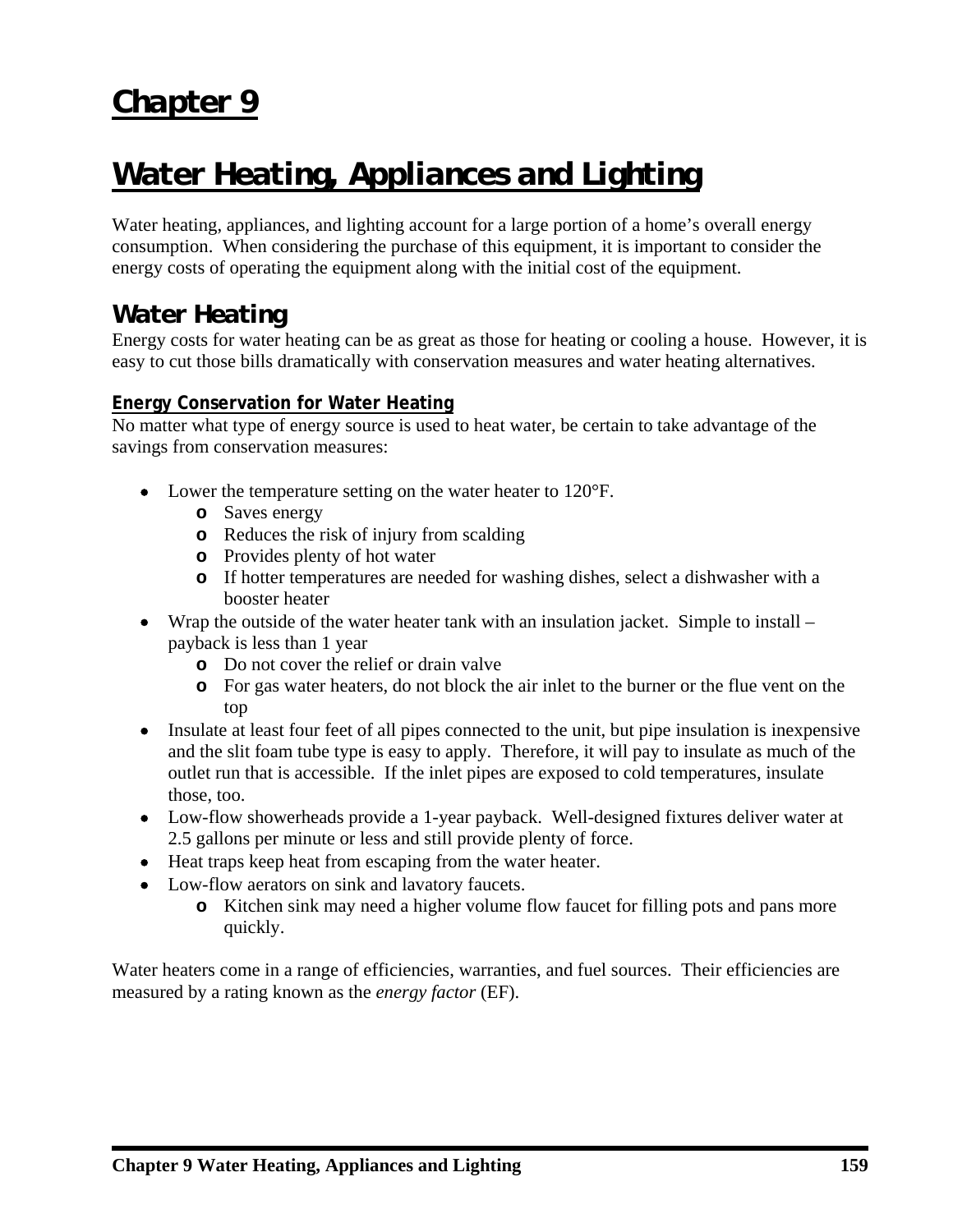

#### **Gas Water Heaters**

Gas water heaters are typically less efficient, but also cost less to operate than electric water heaters. This is because of the energy loss associated with electrical distribution. Also, with gas-fired power plants providing electricity, any increases in the price of natural gas will be reflected on the price of electricity. One major advantage of gas water heaters is reliability. During hurricanes, natural gas supplies are more reliable than electricity supplies. When a hurricane knocks out electricity for a week or longer it is nice to be able to take a warm shower. A gas water heater can make this possible.

High efficiency gas water heaters can have energy factors above 0.80. In addition to variations in insulation, gas water heater efficiency is also affected by burner design, the shape of the flue baffles which slow the hot exhaust gases down to increase heat transfer to the water, and the amount of surface area between the flue gases and the water.

Higher efficiency gas water heaters have blowers for venting or delivery of combustion air. Most of these units can be vented out of the sidewall of the home rather than the roof because of the forced air blower.

Fuel-fired water heaters should be located in unconditioned spaces that are isolated in terms of pressure and air leakage from the living area. If fuel-fired water heaters are located in the interior spaces, such as interior mechanical rooms connected to conditioned spaces or laundry rooms, they should include provisions for outside combustion air, such as a direct-vent unit. Direct-vent units have a double flue pipe that includes both an intake for combustion air and a flue for exhaust gases.

When shopping for a water heater, use the Energy Guide sticker to compare the estimated annual energy cost for a specific water heater with comparable models. The estimated annual cost shown in bold print on the sticker uses a national average cost of fuel, which could differ significantly in your area.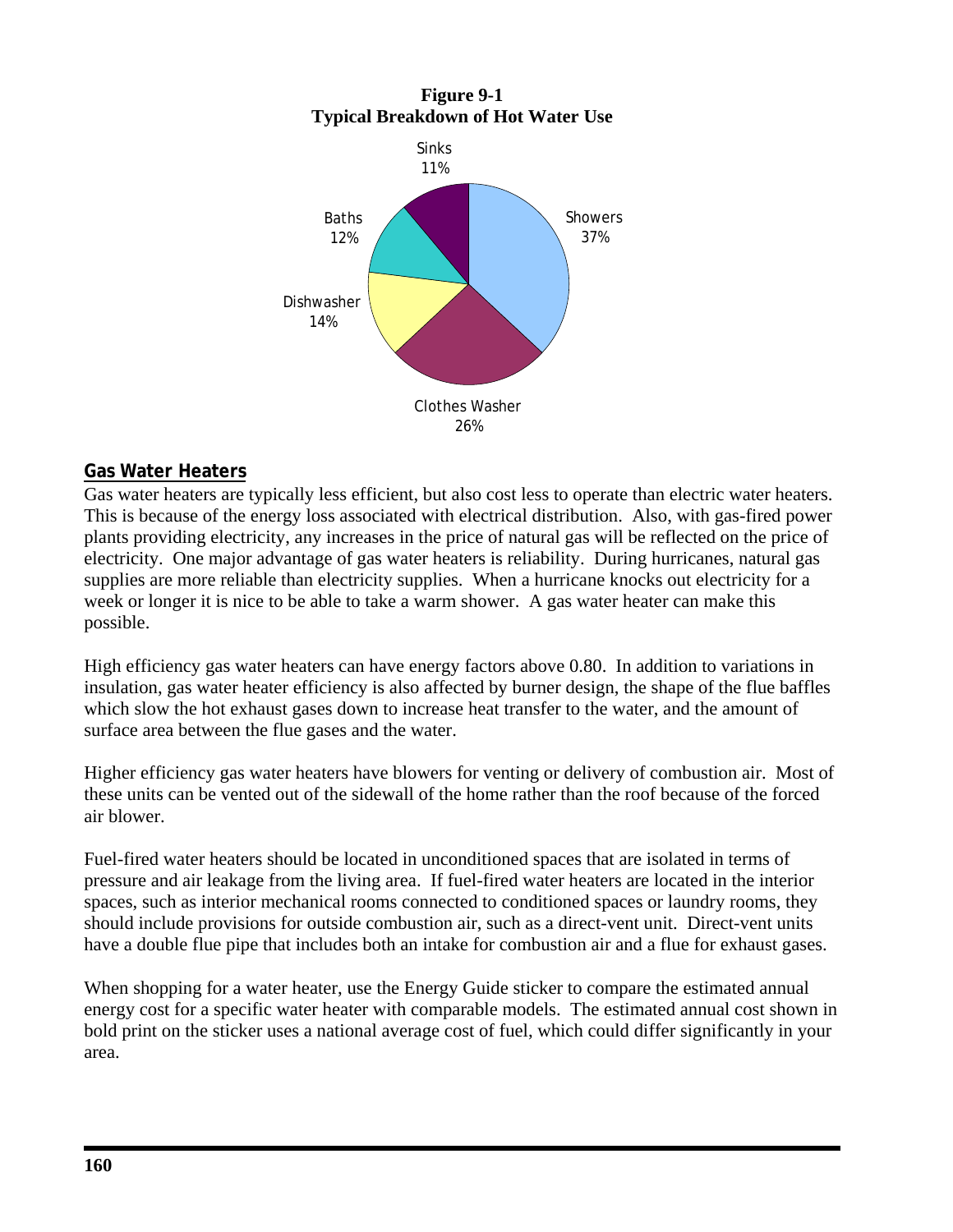## **Electric Water Heaters**

For electric water heaters, higher efficiency units have energy factors up to 0.97. Often, the additional cost of a high efficiency unit is quite low compared to the savings. Because of the high cost of electric water heating, more efficient options such as heat recovery units, heat pump water heaters, and solar water heaters should be considered.





#### **Heat Recovery Units**

A *heat recovery unit*, also called a *desuperheater*, recovers excess heat from an air conditioner or heat pump to provide "free" hot water. The heat is captured from the air conditioner's refrigerant piping between the outlet of the compressor and the inlet of the condenser (outside unit). A heat exchanger on this line extracts heat from the superheated, high pressure refrigerant gas. The refrigerant is hot enough to lose some heat without condensing into a liquid. The refrigerant gas then continues to condenser at a lower temperature. For more information on residential air conditioning, see Chapter 7.

During the summer, the desuperheater can usually provide 100% of the hot water needs of a family while also improving the efficiency of the air conditioner or heat pump. In the spring and fall, with no heating or cooling, the desuperheater is ineffective. In the winter, if connected to a heat pump, the desuperheater will still provide hot water more efficiently than a conventional electric water heater. The energy savings from a desuperheater connected to a central air conditioner depend on how often the air conditioner is used. Savings are typically 20% to 40% of annual water heating costs.

The size and efficiency of the water heater and cooling equipment will affect the performance of the desuperheater. Combining desuperheaters with new, higher efficiency air conditioners or heat pumps, which have lower refrigerant temperatures, can reduce the energy savings. The HVAC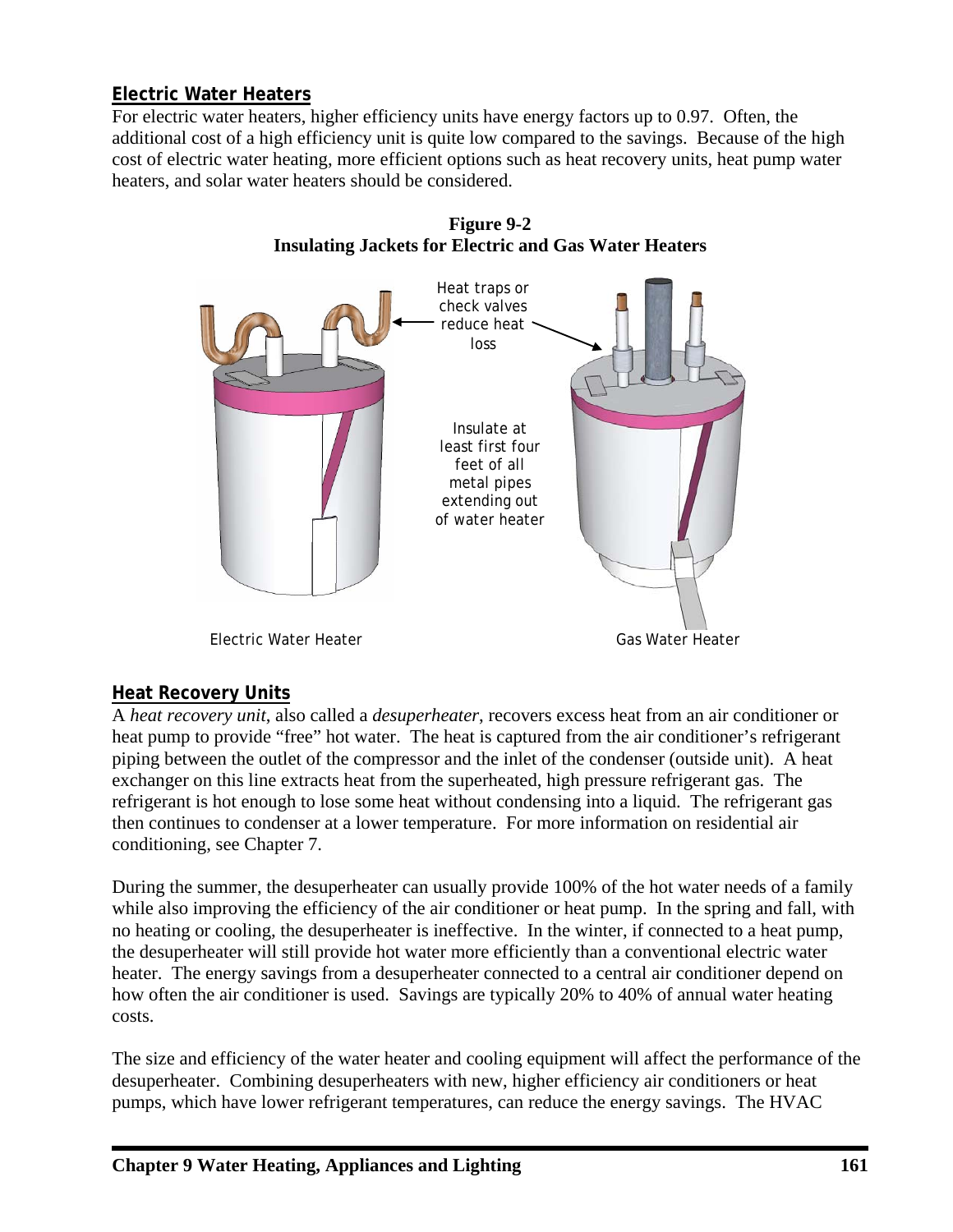system should be at least 2 tons in size to be used effectively with a desuperheater. Before installing a unit, make sure that it will not void warranties on mechanical equipment.

### **Heat Pump Water Heaters**

Heat pump water heaters operate at about twice the efficiency of standard electric water heaters. They use surrounding air as a heat source. As they extract heat from the air, they provide some dehumidification and cooling.



**Figure 9-3 Heat Pump Water Heaters** 

While the cool dry air is an advantage in summer, it is detrimental in winter. It is best to locate the unit in an unconditioned area, such as an unheated basement, where the cooling effect will not cause winter discomfort or higher heating bills. The area must stay above  $45^{\circ}$ F for the unit to operate properly.

Heat pump water heaters are sold either as separate cabinets which are connected to a conventional water heater or as packages complete with the hot water storage tank. When operating, they are about as loud as an air conditioner, so do not locate them where noise will be a problem.

#### **Solar Water Heaters**

For homes that use a large amount of hot water and receive full sun year-round, solar water heaters may be economical. Most solar water heaters operate by preheating water for a standard water heater. Normally, gas or electric water heaters bring incoming cold water to a desired temperature of about 120°F. A solar water heater uses sunlight to preheat cold water and stores it, often at temperatures well above 120°F.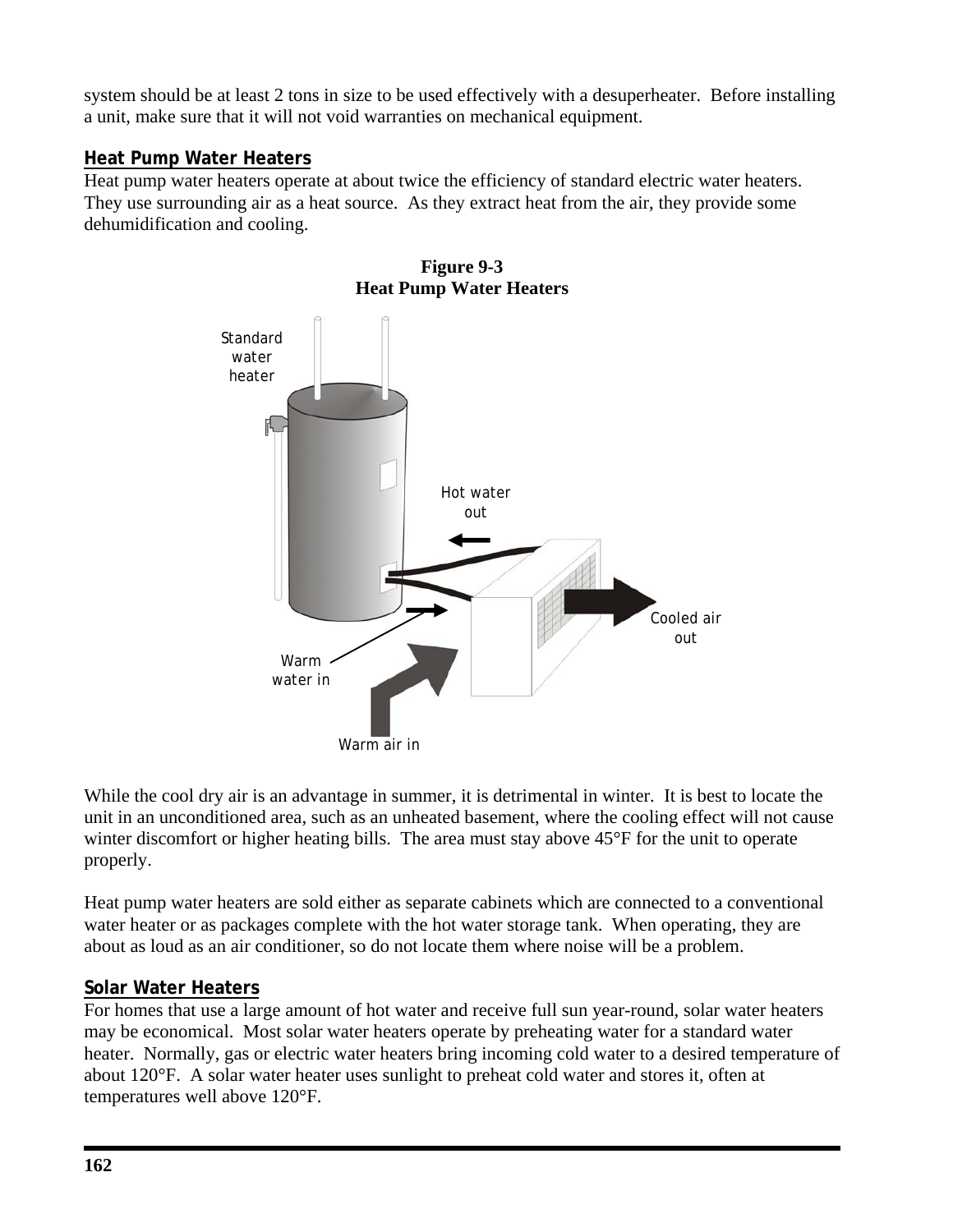If the solar-heated water is hot enough, the standard water heater does not need to add more heat. If the water is cooler than needed, the standard water heater will operate as a backup to increase the temperature. Thus, the temperature or availability of hot water is never affected. Of course, even when the solar-heated water is at temperatures below 120°F, the backup unit will use less energy than it would to heat incoming cold water.

A variety of solar water heaters are available commercially, most of which should last 15 years or longer. They are divided into three categories: active, thermosiphon, and batch. In *active* and *thermosiphon* water heaters, solar panels or collectors trap the sun's heat. Water or other fluid running through the collectors absorbs heat and increases in temperature. The liquid then travels to a storage tank where the heat it gains is stored.

Active systems use electric pumps to move the liquid from the collectors to the storage tank. Thermosiphon water heaters require no outside power because they use the natural tendency of water to rise as its temperature increases to push water from the collectors to the storage tank, which must be located higher than the collectors. The hot fluid then passes through a heat exchanger where it heats the domestic water or the incoming water passes through a heat exchanger in the storage tank.



**Figure 9-4 Active Solar Water Heating Systems** 

Some solar water heaters use a single, large storage tank that has a backup source of water heating. Other systems use a standard water heater as a backup and a separate solar storage tank. Active and thermosiphon systems can supply up to 70 percent of a family's annual hot water needs.

The tilt angle of the collector — the angle between the glazing and the horizon — should be within 15 degrees of the latitude. For Louisiana, the tilt angle can be between 18 and 50 degrees. The best tilt angle for a year-round solar device, such as a solar water heater, is 35 to 45 degrees. For solar collectors used only for winter heating, tilt angles can be raised to between 50 and 60 degrees.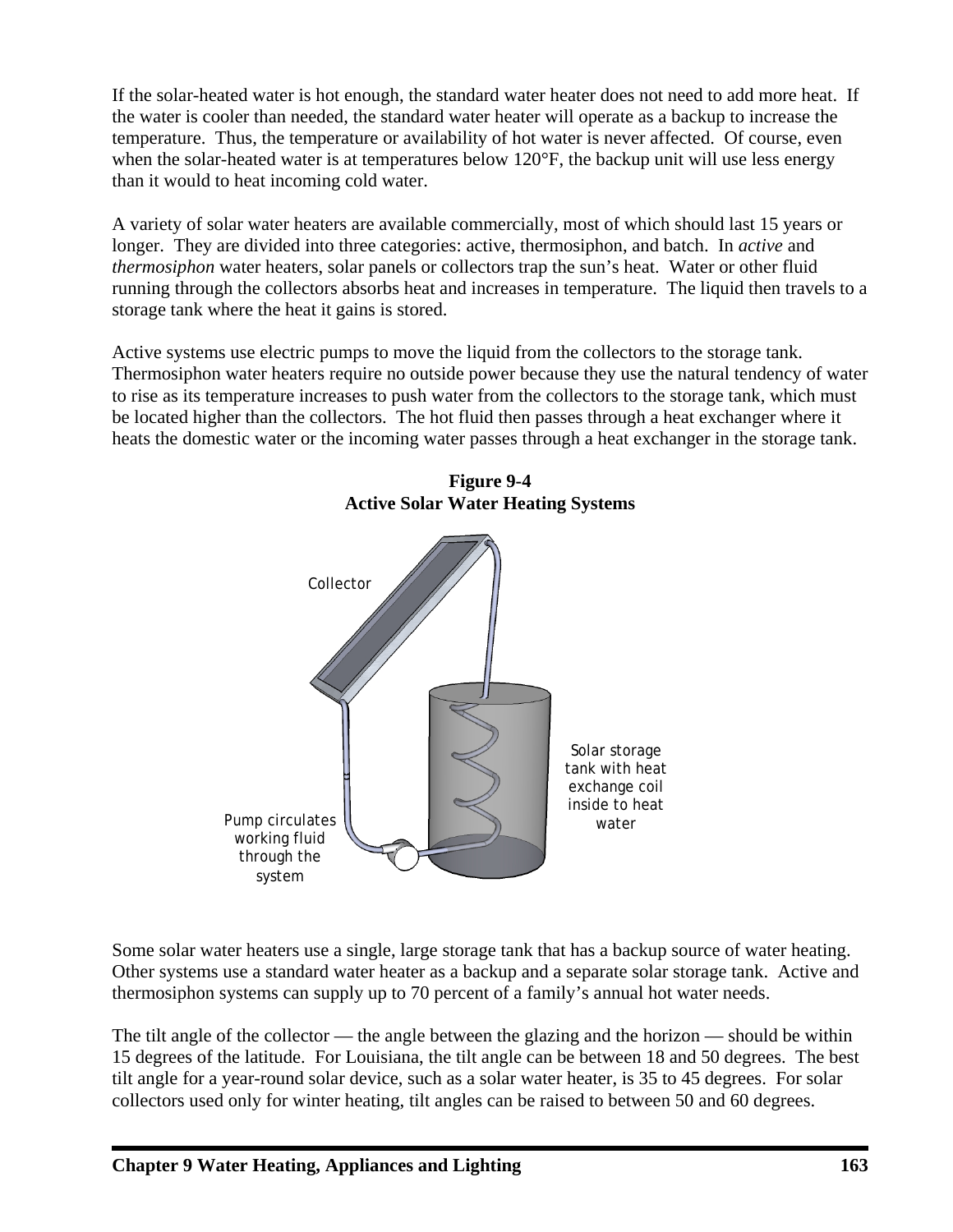Solar water heaters must be protected from freezing. Active and thermosiphon systems use nonfreezing fluids or automatic drain systems to prevent freezing.

*Batch water heaters*, also called breadbox water heaters, are simpler than active or thermosiphon systems. However, they provide less hot water, usually about 15 to 40 percent of a family's yearly demand. Batch water heaters combine the collector and storage tank in one box. The box has insulated sides, a clear cover, and one or more tanks inside. In some cases, large tubes are used instead of tanks. A batch water heater can typically store 30 to 60 gallons of hot water.

On a sunny day, sunlight travels through the glazing of the batch unit and strikes the tanks, which are flat black in color. In most cases, the tanks are covered with a special selective surface coating that readily absorbs sunlight, but reduces heat loss from the tank. When the tanks absorb the sun's energy, the water inside the tanks is heated. Local water pressure pushes the solar-heated water into the regular water heater whenever a fixture or appliance, such as a shower or dishwasher, is drawing hot water. Batch heaters are manufactured and sold commercially. However, because of the simplicity of the design, some people build their own.

The collectors for any type of solar water heater should be located as close as possible to the water heater tank to minimize the connecting piping. The glazing should face within 45 degrees of due south. Collectors are usually located on the roof, but they can be attached to supports on the side of a house or on the ground. Because batch water heaters combine collectors, storage tanks, and water, they are heavy. Adequate structural support must be provided when they are located on the roof.



#### **Figure 9-5 Batch Solar Water Heating System**

Water inside the tanks of a batch water heater will only freeze on extremely cold nights. However, the water in the pipes that connect the batch heater to the inside can freeze at temperatures around 32°F. A special *freeze prevention drip valve* should be used on a batch water heater.

Solar water heating can provide year round savings. Households that use a large amount of hot water and can adapt the time when hot water is used to match when it is available will benefit the most. Savings will be greatest if laundry, dishes, and bathing are done between noon and early evening - after the sun has heated the water stored in the tank.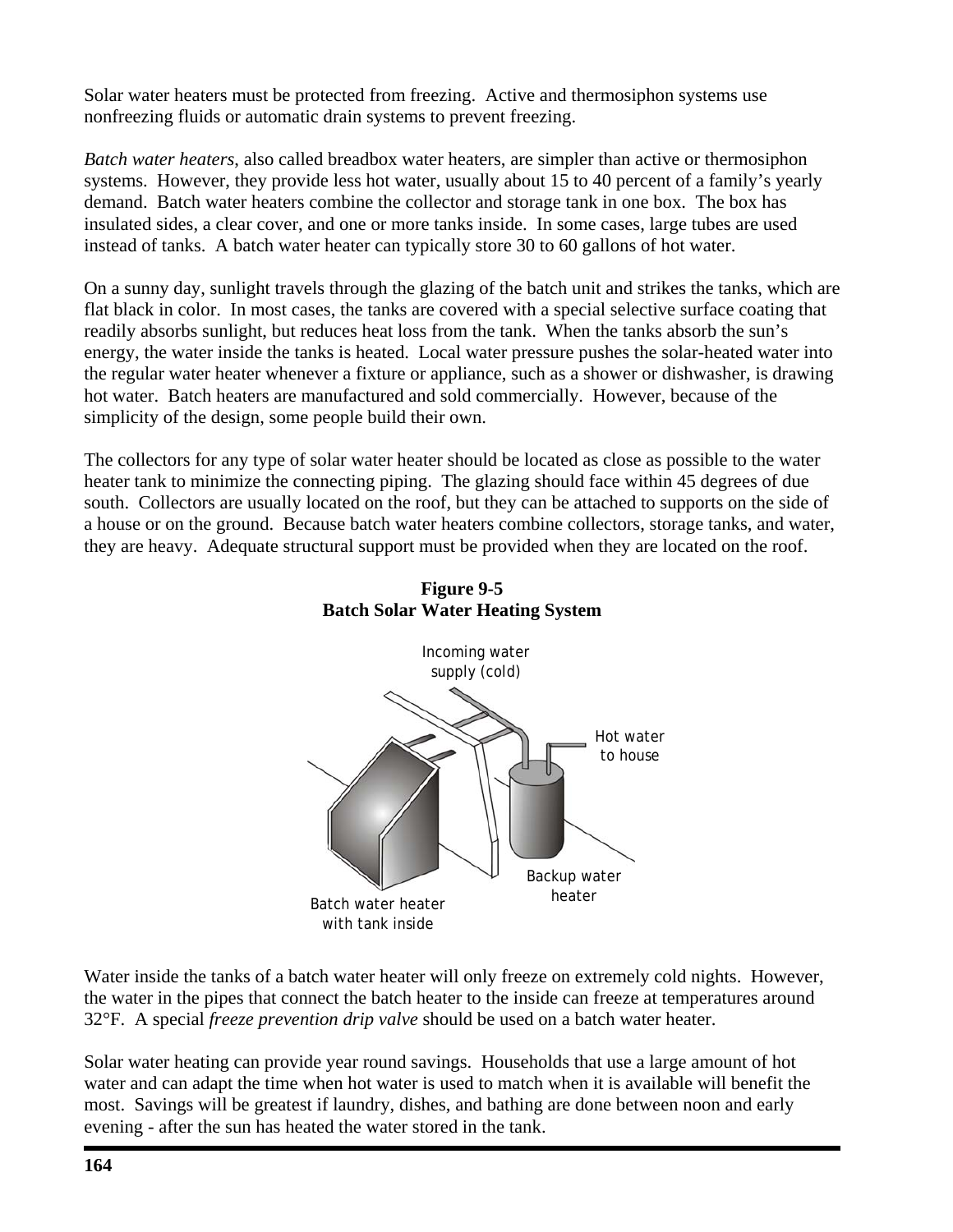#### **Instantaneous Water Heaters**

*Instantaneous water heaters* use higher capacity electric coils or gas burners to heat cold water only when there is a need for hot water. They save energy in two ways: they have no storage tank so there is no need to keep stored water continuously warm, and gas-fired burners on these units usually heat water more efficiently than gas tank-type water heaters. Conventional water heaters keep 30 to 50 gallons of water at a constant temperature - 24 hours a day.

Instantaneous units must be sized carefully for their planned use. A small unit may provide heating for only one faucet or appliance at a time, so a higher capacity model or several units are generally needed to provide hot water for conventional residential uses. By eliminating the standby losses and increasing efficiency, instantaneous water heaters may save 10 to 20 percent of a household's usual water heating bill.

In general, instantaneous water heaters are not particularly cost-effective investments. It is usually more economical to use conservation measures such as low-flow showerheads, insulated tank jackets, reduced thermostat settings to lower standby losses, and to install conventional, high efficiency water heaters.

# *Appliances*

Heating, cooling, and hot water are usually the biggest portion of energy needs in Louisiana homes. However, the cost of operating major appliances is significant. While most new appliances offer a wide variety of features, many models are not designed to be energy efficient. When choosing appliances, it is important to consider their operating costs - how much energy they require to run as well as the purchase price and the various features and conveniences they offer.

Appliances which operate efficiently may cost more to buy, but the energy savings they provide make them a good investment. For example, running a standard refrigerator over its life of 15 to 20 years costs about three times as much as its purchase price. An energy efficient model can save hundreds of dollars over the life of the appliance. Table 9-1 shows typical annual energy costs for a variety of appliances.

| Appliance                                                   | Standard<br>Model<br>(\$/yr)* | <b>High Efficiency</b><br>Model (\$/yr)* | 10-year<br>Savings |  |  |  |  |
|-------------------------------------------------------------|-------------------------------|------------------------------------------|--------------------|--|--|--|--|
| <b>Top Mount Refrigerator</b>                               | 47                            | 38                                       | \$90               |  |  |  |  |
| Side-by-side Refrigerator                                   | 68                            | 54                                       | \$140              |  |  |  |  |
| <b>Chest Freezer</b>                                        | 39                            | 35                                       | \$40               |  |  |  |  |
| <b>Upright Freezer</b>                                      | 76                            | 67                                       | \$90               |  |  |  |  |
| Electric Range                                              | 45                            | 36                                       | \$90               |  |  |  |  |
| Gas Range                                                   | 34                            | 27                                       | \$70               |  |  |  |  |
| Clothes Washer                                              | 68                            | 15                                       | \$530              |  |  |  |  |
| <b>Electric Clothes Dryer</b>                               | 48                            | 37                                       | \$110              |  |  |  |  |
| <b>Gas Clothes Dryer</b>                                    | 23                            | 19                                       | \$40               |  |  |  |  |
| Dishwasher                                                  | 47                            | 19                                       | \$280              |  |  |  |  |
| *Analysis assumes cost of electricity to be \$0.10 per kWh. |                               |                                          |                    |  |  |  |  |

#### **Table 9-1 Typical Energy Costs for Appliances**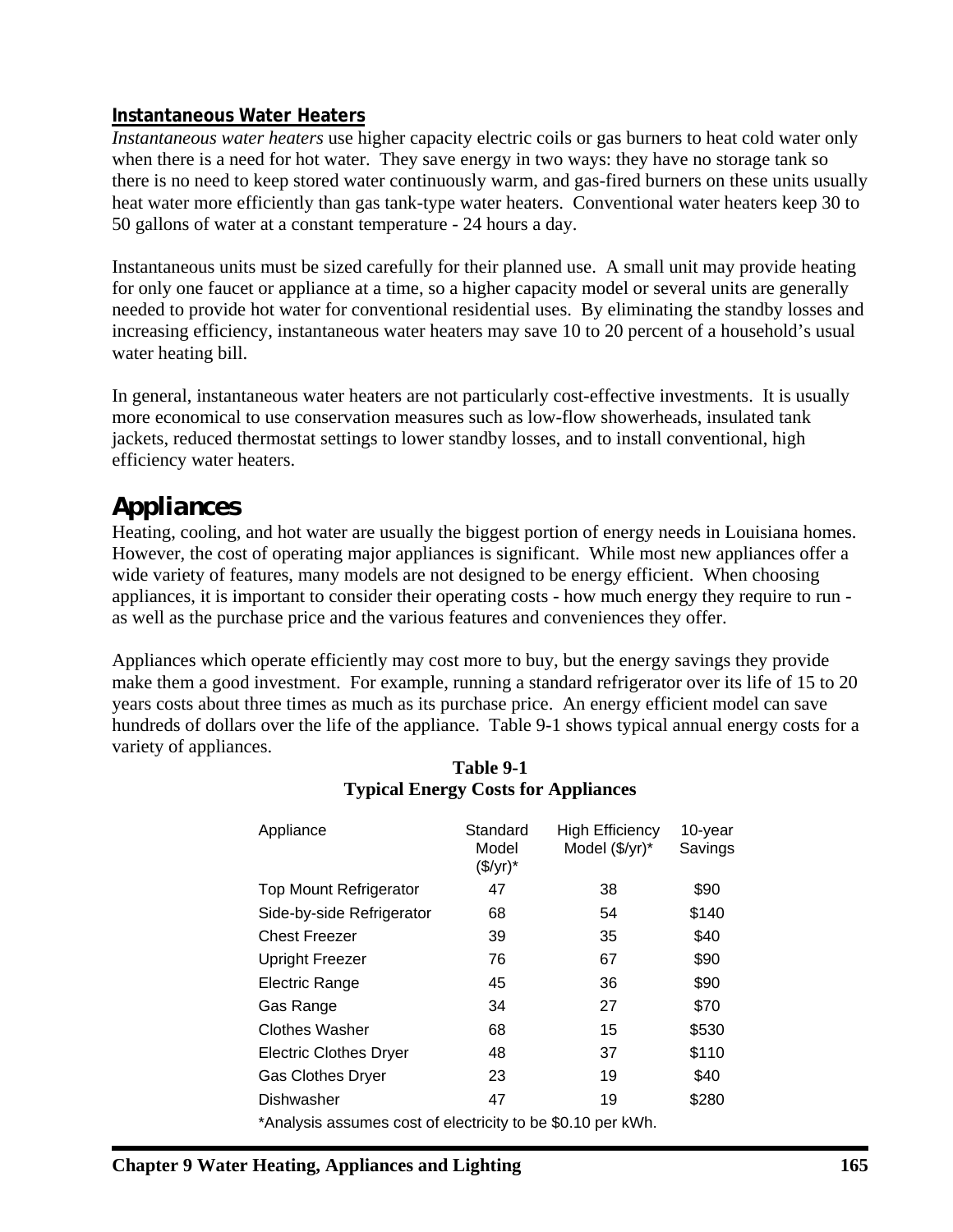In addition to saving money on operating costs, energy efficient appliances give off less waste heat than standard models. Therefore, they help keep rooms inside the house cooler during warm weather.

#### **EnergyGuide Label**

To compare the energy usage of an appliance, use the EnergyGuide label. Federal law requires that manufacturers display this label on all new refrigerators, freezers, water heaters, dishwashers, clothes washers, and room air conditioners. Energy Guide labels are not currently required on kitchen ranges, microwave ovens, clothes dryers, demand-type water heaters, and portable space heaters.

The large number on the EnergyGuide label tells how much that appliance will cost to operate each year based on an estimate of the amount of energy used and an average national energy costs. The rating for a particular model is shown on a line scale that compares its energy cost against the model with the lowest and highest annual energy costs. Much like the federal miles per gallon ratings for automobiles, the actual amount of energy used and its cost will vary according to local prices and each family's lifestyle.

The EnergyGuide label also provides the name of the manufacturer, model number, type of appliance, and capacity. It has a yearly cost table that shows a range of energy rates and the total annual cost to operate that particular appliance at each rate. Use exact energy rates from local utilities to estimate operating costs for the appliance.



**Figure 9-6 EnergyGuide Label**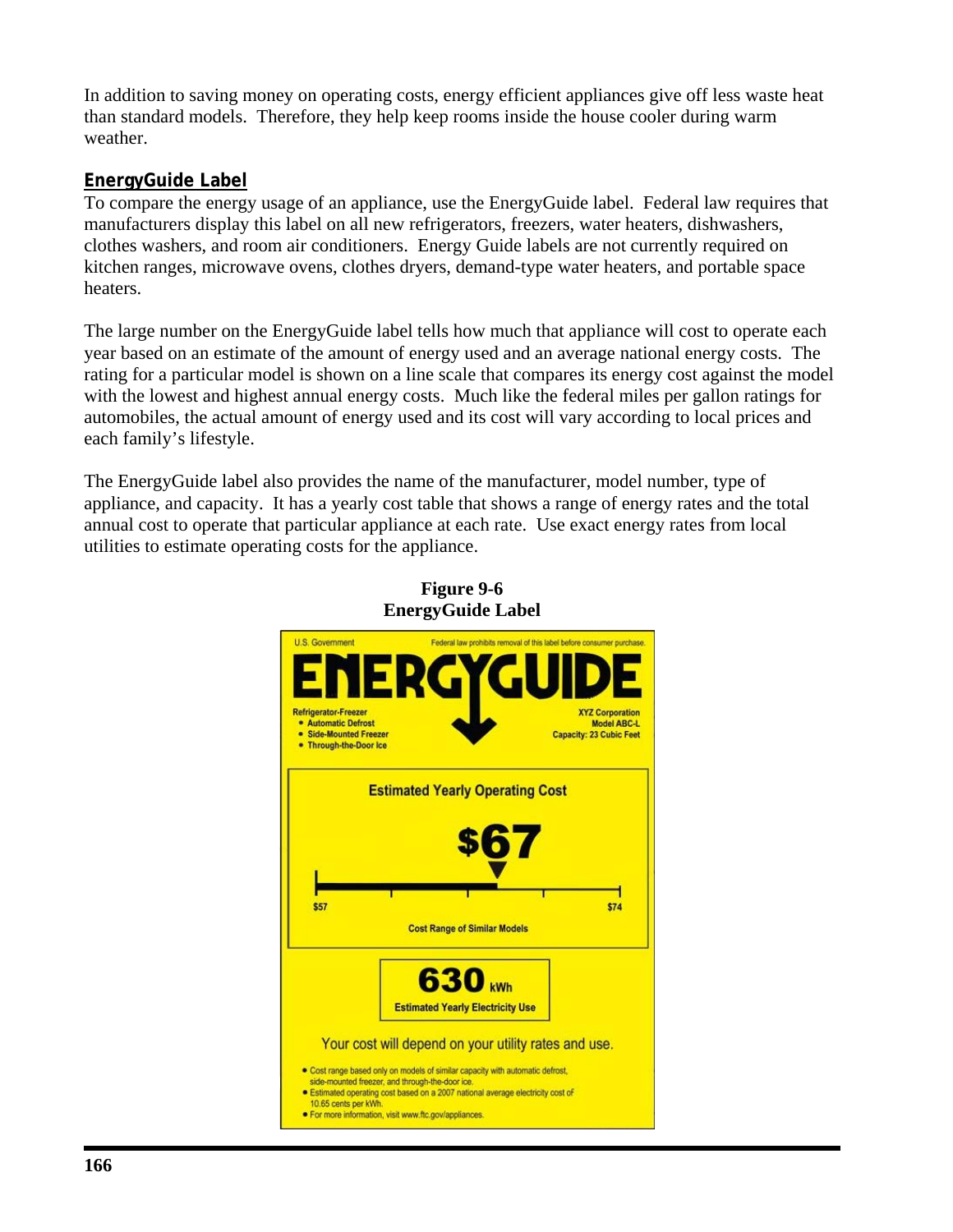## **Appliance Shopping Checklist**

### *All Appliances*

• Use EnergyGuide label to help select unit. Find the savings in operating costs for more efficient appliances. Divide the savings per year into the extra purchase price to get the payback period. Paybacks of less than five years are generally attractive.

# *Refrigerators*

- The most efficient models are in the 16 to 20-cubic foot range.
- Side-by-side refrigerator/freezers use more energy than similarly sized models with freezers on top.
- Features such as automatic icemakers and through-the-door dispensers add somewhat to energy use.
- Units that are more square, rather than rectangular, also save energy, but may not be as convenient to use.
- Manual defrost units save considerably more than frost-free units, but create more work for the homeowner.
- Look for a power-saving switch that turns off a condensation-prevention heater. Keep this switch off unless the unit experiences significant condensation.
- New generations of refrigerators that do not use chlorofluorocarbons (CFCs) exceed the minimum standards of NAECA by about 30% - the result of the electric utility-funded Super Efficient Refrigerator Program (SERP).
- Try to install the refrigerator in a cooler location in particular, it should not receive direct sunlight.
- The refrigerator should operate between 36°F and 38°F, and the freezer should be 0°F to 5°F. Adjust temperatures to this range.

# *Dishwashers*

- Water heating accounts for about 80% of energy use.
- Models that use less water also use less energy.
- Models should have light, medium, and heavy cycle options water use for one dishwasher is 7.5 gallons for a light cycle, 11 gallons for medium, and 13 gallons for heavy.
- Models should have an energy saving "air dry" or "no heat dry" switch.
- Choose a unit that contains a supplemental or booster water heater; then set your water heater to 120°F. Make certain the unit still provides 160°F to the sanitary cycle if desired.
- Minimize pre-rinsing of dishes unless necessary; always rinse in cold water.
- Wash only full loads.

# *Clothes Washing Machines*

- Choose a machine that offers several wash and rinse cycles and several sizes of loads.
- Front-loading models feature faster spin cycles, which dry clothes better, and use less water than top-loading models; in addition, frontloading models usually get clothes cleaner.

# *Clothes Dryers*

- Energy-saving switches and models that detect "dryness" and shut off automatically offer considerable energy savings.
- Some units have moisture sensors in the drum, which save about 15% over standard dryers.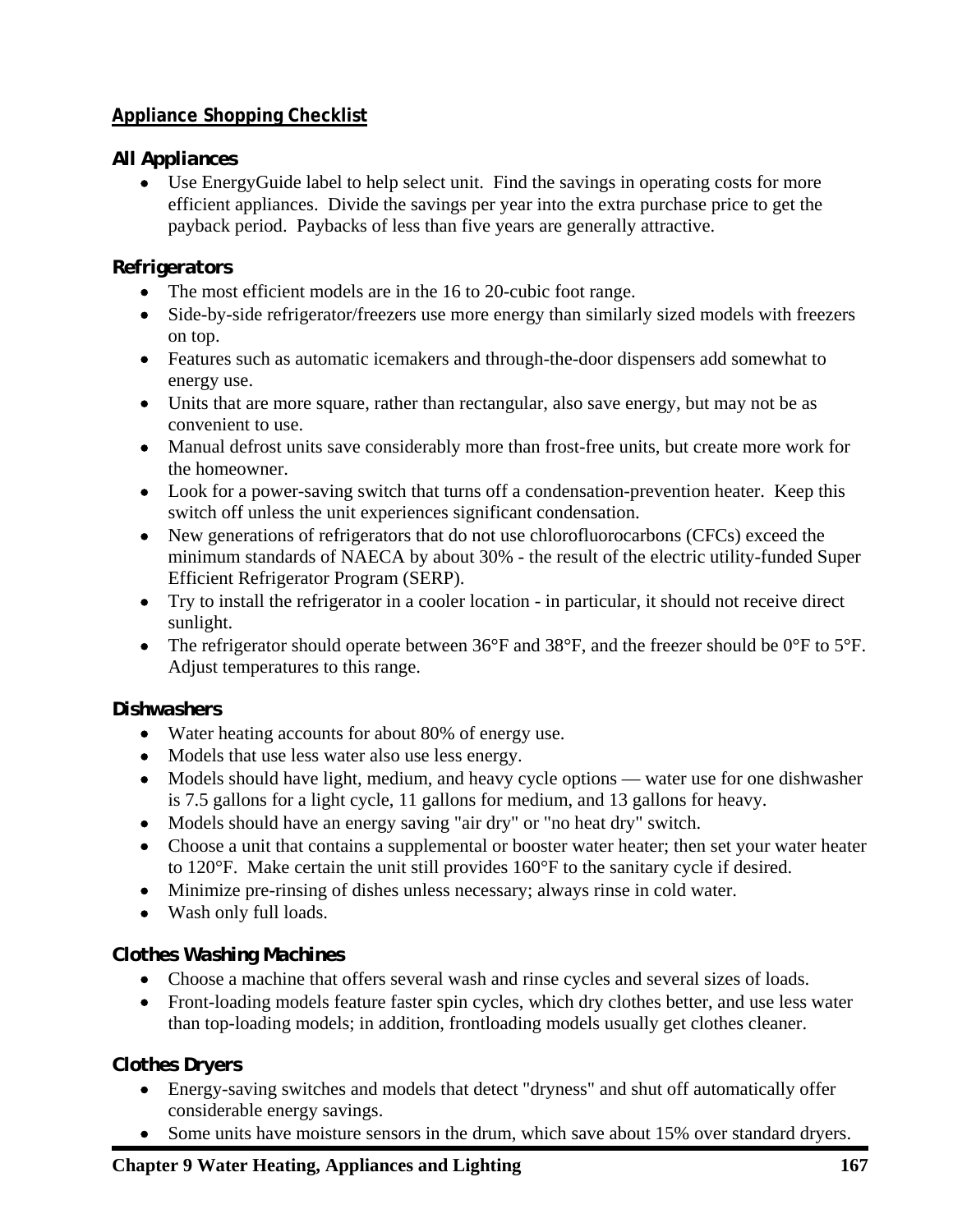- Others have a temperature sensor in the dryer exhaust, which saves about 10% over standard units.
- If clothes that usually need ironing are removed while slightly damp, they can be hung up to save on dryer and ironing energy use.

## *Cooking*

- Convection ovens are about  $1/3$  more efficient than standard ovens, but cost much more.
- Electric cooktops with ceramic glass covers are slightly more efficient than coil or disk electric stoves; induction elements, which use electromagnetic energy to heat the pan, are the most efficient, but also cost much more.
- Higher cost models may not save enough energy to make up the cost increase.
- Large kitchen exhaust fans, especially those for side-vented stoves, which can exhaust 400 to 700 cfm should be avoided. They can create considerable negative pressures in tight homes and may cause backdrafting of combustion appliances. The code only requires 100 cfm of ventilation.

# *Lighting*

Standard incandescent bulbs are the most common lighting source for homes. However, incandescent lamps are quite inefficient. They convert only 10 percent of the electricity to lighting; the remainder is waste heat. The lighting industry has responded to the need for energy efficiency with a wide range of excellent products. The most notable of these options are:

- Compact fluorescents that use thin tubes and require less than 1/3 of the electricity to provide as much light as standard incandescent lamps. These products can also provide the same quality of light as incandescent lamps.
- Lower wattage fluorescent tubes, along with efficient electronic ballasts, can reduce the energy needed by a standard 2-lamp, 4-foot fixture from 92 watts to about 60 watts. There are many products available with a high color rendition index (CRI), which measures the ability of a lamp to illuminate colors accurately.
- High pressure sodium and metal halide lamps, mainly intended for exterior use in residences, are four to six times more efficient than standard exterior lamps.

There is great opportunity for originality and ingenuity in residential lighting design. A home combines more functions and needs than most other buildings, yet energy efficient lighting can be achieved at minimal cost. Of course, the needs of each home must be considered individually, but certain conservation measures are applicable to all home designs, including:

- Energy efficient fixtures and lamps for areas of high continuous lighting use, such as the kitchen, sitting areas, and outside the home for safety and security.
- Local task lighting for specific activities such as working at a desk, on a kitchen counter, or in a workshop.
- Accent lighting for areas that need more light enables the overall level of lighting in a room to be reduced.
- Timers and light-sensitive switches for exterior lighting.
- Daylighting using sunlight as the light source in areas normally occupied during the day.
- Solid-state dimmers and multilevel switches which allow variable lighting levels.

For help in selecting the right bulb, go to: http://www.energystar.gov/index.cfm?c=cfls.pr\_cfls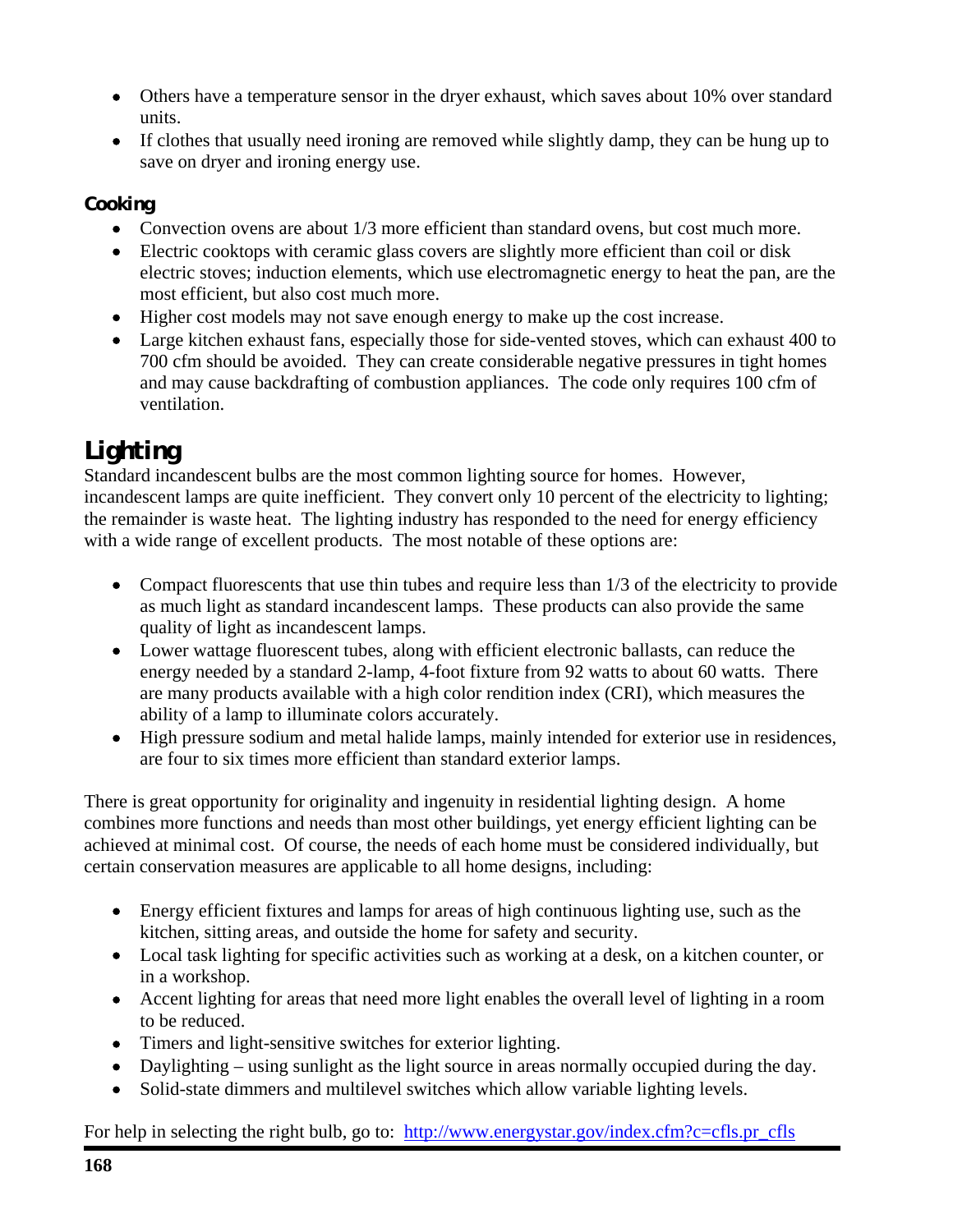The amount of light a lamp provides is measured in lumens. The electrical energy used to provide that light is measured in watts. The efficiency – called efficacy – of a lamp is measured in lumens of light produced per watt of electricity consumed. Figure 9-7 provides comparative efficacies of different lamp types.



The lighting level depends on the efficacy of the light source and the ability of the lighting fixture to distribute the light effectively. High efficacy lamps and efficient lighting fixtures reduce wattage requirements while still providing the desired light levels.

In designing a lighting plan, consult knowledgeable professionals about optimum lighting levels and different types of fixtures and lamps. Table 9-2 shows sizing guidelines for tube-type fluorescent lighting systems.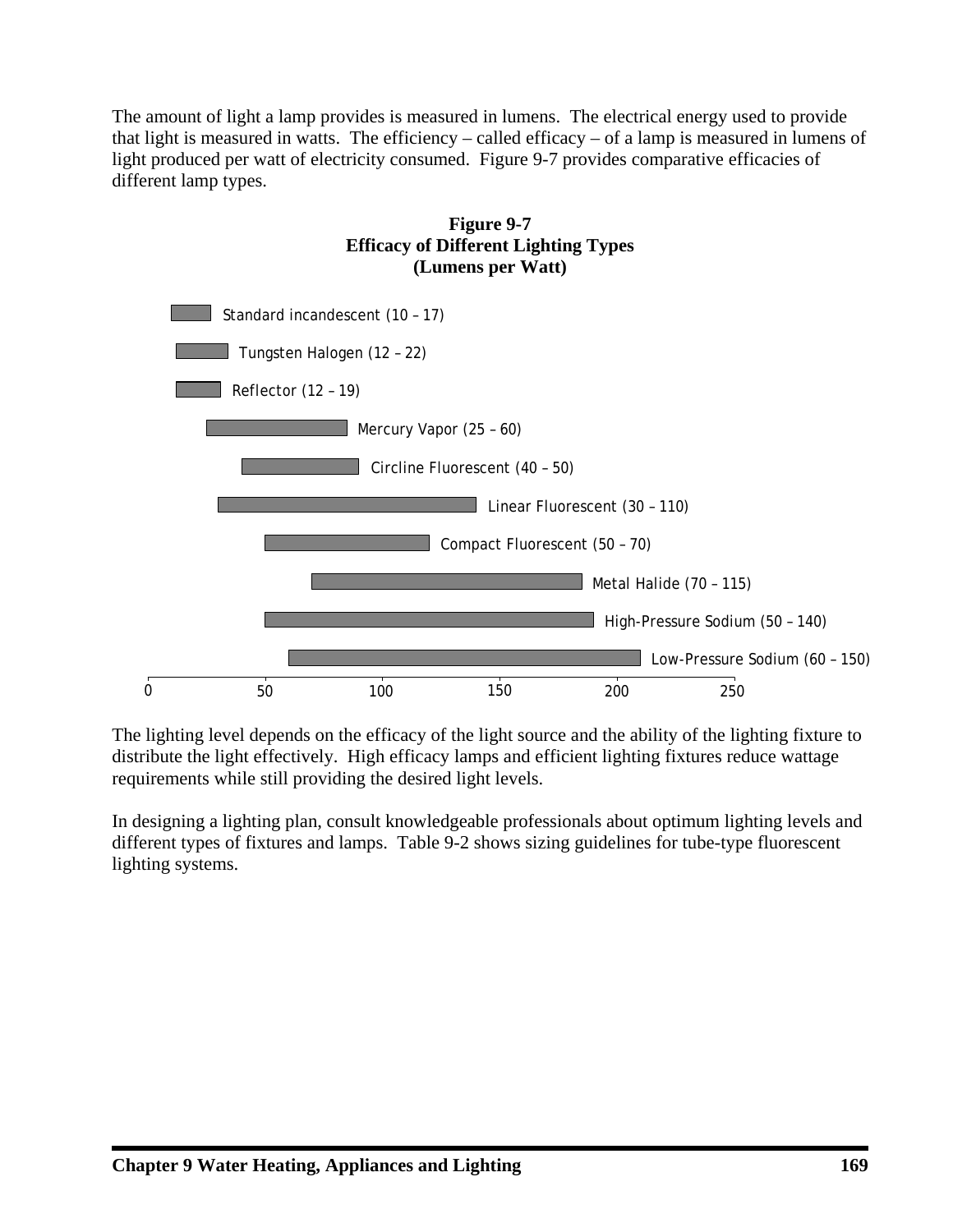#### **Table 9-2 Fluorescent Lighting Guidelines (using T-8 lamps and electronic ballasts)**

| Type of Room                     | Size of Room       | <b>Lighting Needed</b><br>(Watts) |
|----------------------------------|--------------------|-----------------------------------|
| Living room, bedrooms,           | Under 150 sq. ft.  | 40 to 60                          |
| family room, or                  | 150 to 250 sq. ft. | 60 to 80                          |
| recreation rooms                 | Over 250 sq. ft.   | .33 watt/sq. ft.                  |
| Kitchen, laundry, or<br>workshop | Under 75 sq. ft.   | 55 to 70                          |
|                                  | 75 to 120 sq. ft.  | 60 to 80                          |
|                                  | Over 120 sq. ft    | .75 watt/sq. ft.                  |

#### **Compact Fluorescent Lamps**

Table 9-3 shows the purchase and operating costs of incandescent bulbs and compact fluorescent lamps. The options are grouped by comparable lumen output so lamps for similar uses can be compared. The total cost is determined for a period of 10,000 hours, which is the typical life of a compact fluorescent lamp.

For example, a standard 75-watt incandescent lamp costs \$54 for electricity and bulb replacements over 10,000 hours of operation. Compare that to a new 19-watt CFL, which has a similar light output. For the same 10,000 hours of operation, the cost of the lamp will be \$2.50 and no replacements will be needed.

|                                                                  |         |                                    | Table 9-3 |                          |                                                                    |                                               |                                               |
|------------------------------------------------------------------|---------|------------------------------------|-----------|--------------------------|--------------------------------------------------------------------|-----------------------------------------------|-----------------------------------------------|
|                                                                  |         |                                    |           |                          | <b>Purchase and Operating Costs of Incandescent Lamps and CFLs</b> |                                               |                                               |
|                                                                  | Wattage | Typical<br>Purchase<br>$Cost($ \$) | Lumens    | Rated<br>Life<br>(Hours) | Efficacy<br>(Lumens/<br>Watt)                                      | Electricity<br>Costs for<br>10.000<br>$Hrs^*$ | <b>Total Cost</b><br>for 10,000<br><b>Hrs</b> |
|                                                                  |         |                                    |           |                          | Incandescent and Compact Fluorescent (Cost is for bulbs only)      |                                               |                                               |
| Double-life Incandescent                                         | 60      | \$0.50                             | 780       | 2.000                    | 13                                                                 | \$60                                          | \$62.50                                       |
| <b>Compact Fluorescent</b>                                       | 13      | \$2.00                             | 900       | 10.000                   | 69                                                                 | \$13                                          | \$15.00                                       |
| Double-life Incandescent                                         | 75      | \$0.50                             | 1.085     | 1,500                    | 14                                                                 | \$75                                          | \$78.33                                       |
| <b>Compact Fluorescent</b>                                       | 19      | \$2.50                             | 1,200     | 10,000                   | 63                                                                 | \$19                                          | \$21.50                                       |
| Double-life Incandescent                                         | 100     | \$0.50                             | 1,530     | 1,500                    | 15                                                                 | \$100                                         | \$103.33                                      |
| <b>Compact Fluorescent</b>                                       | 23      | \$3.00                             | 1.600     | 10,000                   | 70                                                                 | \$23                                          | \$26.00                                       |
| $*$ Anolusia sesumes sest of electricity to be $*$ 40 nor $111h$ |         |                                    |           |                          |                                                                    |                                               |                                               |

\*Analysis assumes cost of electricity to be \$0.10 per kWh.

#### *Concerns about Mercury in Fluorescent Lighting*

Some consumers remain concerned about the mercury contained in compact fluorescent lamps. All fluorescent lamps contain very small amounts of mercury. The lamps create light be exciting the mercury molecules with an electric charge. The molecules then emit ultraviolet light, which is converted to visible light by the lamps phosphor coating.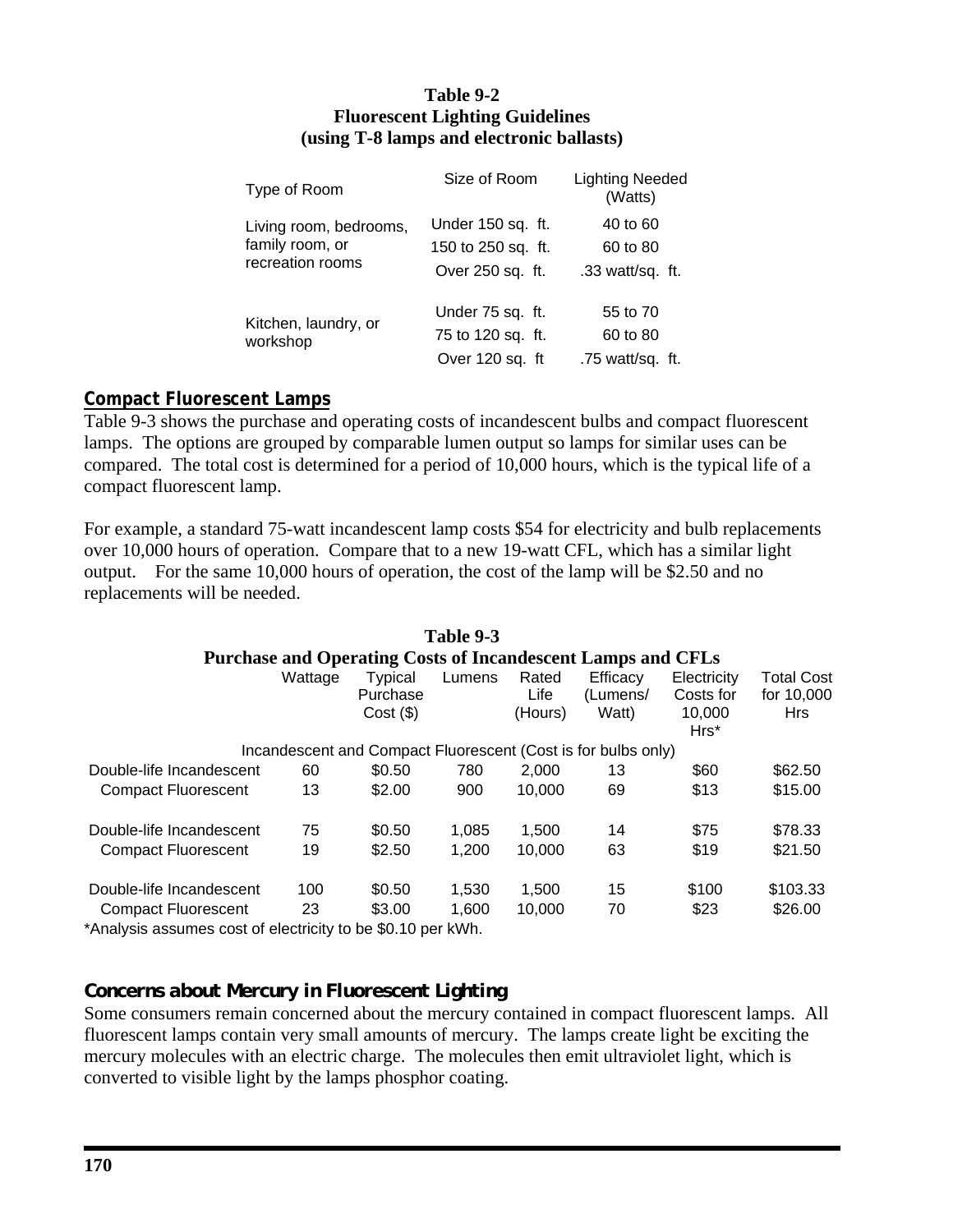The amount of mercury in the lamp is different for each lamp, but the lamps typically contain only about 5 milligrams of mercury. This mercury is sealed inside of the tube of the lamp and will only escape if the lamp is destroyed. By contrast, using an incandescent bulb requires almost four times the power required by a comparable CFL. The increased electricity use causes a proportional increase in the power plant emissions required to provide that power. One of the emissions produced by coal-fired power plants is mercury.

With coal-fired electricity generation, a 75 watt incandescent bulb will produce approximately 13.2 milligrams of mercury over the standard life of a CFL. During that same period, a comparable CFL will only contribute to the emission of 3.5 milligrams. This means that replacing an incandescent lamp with a CFL can reduce the overall amount of mercury entering the environment, even if all mercury escapes from the CFL.

# **Economics of Improved Lighting Designs**

When choosing lighting fixtures, consider the long-term energy costs of the fixture as well as the purchase price. Energy efficient lighting alternatives reduce waste heat in summer, thereby saving money on cooling costs and increasing comfort levels. In addition, they typically last much longer than standard incandescent lamps.

Table 9-4 shows a sample lighting comparison between a home with standard, incandescent lighting and a home with a variety of efficient lighting technologies. The energy efficient design costs an extra \$104, but saves \$285 per year on lighting energy bills.

| Standard Design                                               |       |       |      | ರ<br><b>Energy Efficient Design</b> |            |          |       |        |           |
|---------------------------------------------------------------|-------|-------|------|-------------------------------------|------------|----------|-------|--------|-----------|
| Room                                                          | Type* | Watts | Hrs/ | kWh/                                | Type*      | Extra    | Watts | kWh/   | Annual    |
|                                                               |       |       | day  | vr                                  |            | Cost     |       | vr     | Savings** |
| Kitchen                                                       |       | 150   | 4    | 438.0                               | F          | \$30.00  | 60    | 87.6   | \$13.14   |
| Living                                                        |       | 150   | 5    | 328.5                               | <b>CFL</b> | \$8.28   | 56    | 102.2  | \$17.16   |
| Dinina<br>(decorative)                                        |       | 75    |      | 136.9                               |            |          | 75    | 27.4   | \$0.00    |
| Bathrooms (2)                                                 |       | 180   | 4    | 262.8                               | <b>CFL</b> | \$4.50   | 39    | 56.9   | \$20.59   |
| Hallway                                                       |       | 150   | 4    | 547.5                               | F          | \$30.00  | 38    | 55.5   | \$16.35   |
| Bedrooms (3)                                                  |       | 225   | 2    | 328.5                               | <b>CFL</b> | \$4.50   | 57    | 41.6   | \$12.26   |
| Laundry / Utility                                             |       | 100   | 2    | 146.0                               | F          | \$25.00  | 30    | 21.9   | \$5.11    |
| Closets (5)                                                   |       | 300   |      | 109.5                               |            |          | 300   | 109.5  | \$0.00    |
| Porch                                                         |       | 75    | 4    | 328.5                               | <b>CFL</b> | \$2.00   | 19    | 27.7   | \$8.18    |
| Exterior<br>Floodlight                                        | H     | 360   | 8    | 1576.8                              | <b>CFL</b> | \$0.00   | 92    | 268.6  | \$78.26   |
| <b>Total Lighting</b>                                         |       |       |      |                                     |            |          |       |        |           |
| System                                                        |       |       |      | 4203.0                              |            | \$104.28 |       | 1353.1 | \$284.99  |
| *I=Incandescent; F=Fluorescent; CFL=Compact Fluorescent       |       |       |      |                                     |            |          |       |        |           |
| ** Analysis assumes cost of electricity to be \$0.10 per kWh. |       |       |      |                                     |            |          |       |        |           |

#### **Table 9-4 Sample Improved Lighting Design**

Like any component of a home, the selection of lighting system depends on the needs of the occupants and the economics of the systems. Select a lighting system with a low power density and adequate controls. Less efficient systems can be used in rooms which are rarely used, like closets. In rooms that are used frequently, savings associated with a high efficiency lighting system will grow more rapidly, making the system more cost effective. Make sure that the systems selected are economic for the way the system will be used.